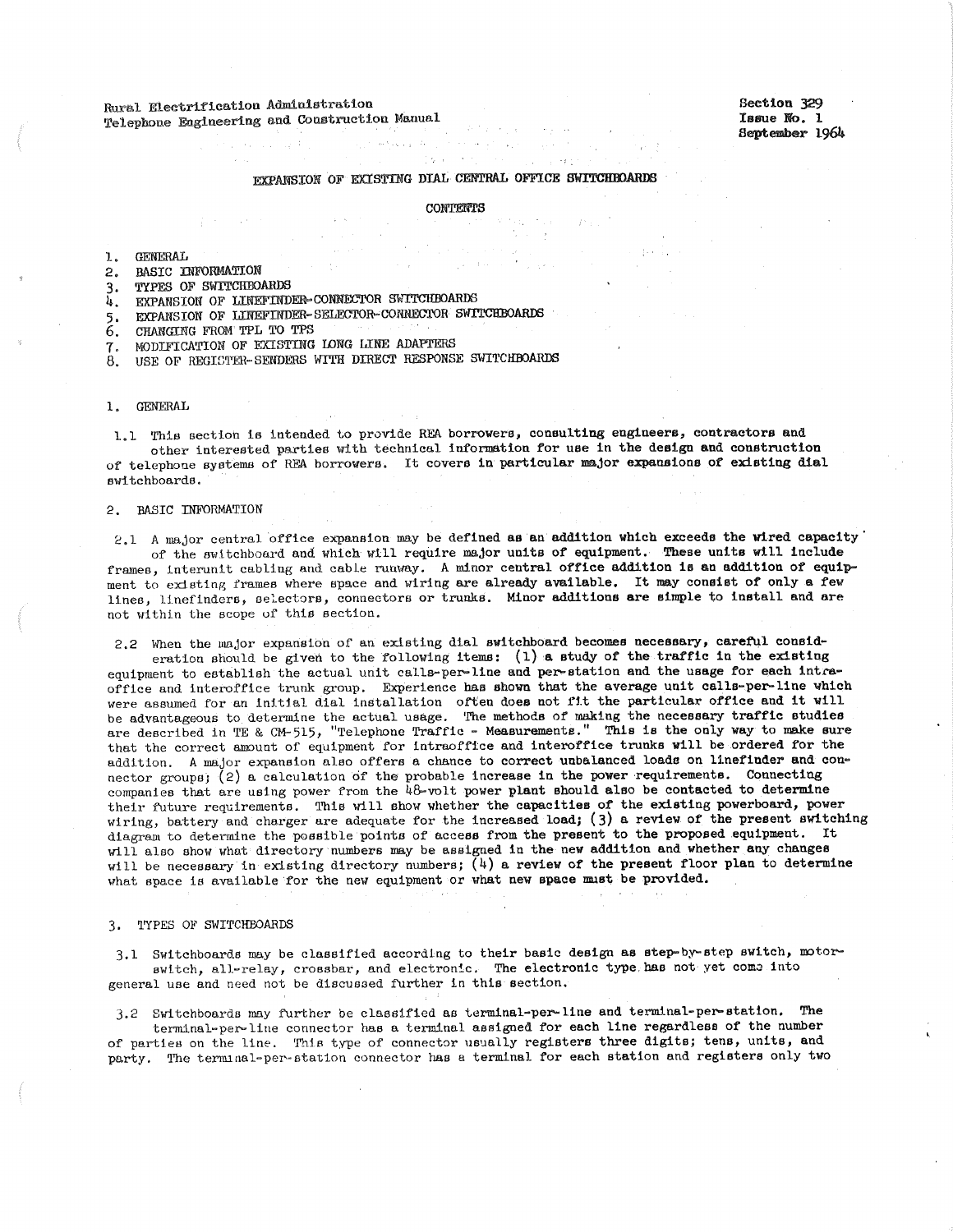#### REA TE & CM-329

digits; the tens and units. The frequency or code for ringing a station is preassigned to the terminal. Until recently, practically all of the smaller switchboards were terminal-per-line, but for the past several years REA has recommended that most switchboards be terminal-perstation because of the greater flexibility in assigning stations to lines and better compatability with direct distance dialing.

Some small switchboards with a designed ultimate capacity of 100 lines or less have their  $3.3$ linefinders and connectors tied directly together and are referred to as linefinder-connector types. This is also true of some all-relay switchboards which have a designed ultimate capacity of 200 lines and which operate "broadspan," that is, with all the lines having access to all the linefinder-connector links.

3.4 Many switchboards, regardless of the number of lines, have selectors interposed between linefinders and connectors and are called linefinder-selector-connector switchboards, or sometimes just "selector types."

# 4. EXPANSION OF LINEFUNDER-CONNECTOR SWITCHBOARDS

4.1 It may prove to be quite costly to expand a linefinder-connector switchboard beyond its wired capacity. This may be true of step-by-step switch type boards and is almost always true of all-relay types. When selectors must be added the existing connections between the linefinders and connectors must be opened and the selectors interposed. A selector will be required for each of the existing linefinders as well as for each new linefinder. Interoffice trunks presently accessed from connector levels will have to be accessed from the new selector levels. This usually means that connector type interefrice trunks must be replaced with selector type trunks. It is, therefore, suggested that a quotation, including both meterial and installation be obtained from the equipment supplier before proceeding with a major expansion of a linefinder-connector switchboard in order to make sure that such an expansion is feasible.

## 5. EXPANSION OF LINEFINDER-SELECTOR-CONNECTOR SWITCHBOARDS

5.1 Usually it is not difficult to expand a Mnefinder-selector-connector switchboard. All equipment, intraoffice and interoffice, line equipments, etc., are compatible with the new equipment. The new frames should be the same height as the existing equipment. A factor to be considered is the operating range of the expanded switchboard. If the existing equipment was purchased several years ago, it may have a capability of operating over line loops of only 1100 or 1200 ohms. The present specifications for new dial switchboards require a capability of 1500 ohms. When new equipment is parchased to expand an existing switchboard which has a capability of only 1100 or 1200 ohms, some or all of the new equipment may have circuits which are identical with those used on new 1500 chm switchboards. Nevertheless, the over all capability of the expanded switchboard will not exceed its initial capability. This is true because the new circuits will be working with the older circuits and will be limited by the operating range of the latter.

5.2 It is possible to expand an existing switchboard with equipment of a different manufacturer, or with equipment of the same manufacturer, out of a different type. This usually introduces complications and should not be considered except in unusual cases where it is not feasible to expand with the same type as the existing switchboard. Some of the disadvantages are: (1) complications may be encountered in interconnecting the circuits of two different types of equipment; (2) the access to all interoffice trunks from two types of equipment through adapters if necessary; and (3) the burden of mulntaining two different types of equipment with the different adjustments and testing procedures that it involves.

5.3 It should be noted that the expansion of common control equipment may involve the addition of certain common equipment at those stages where the capacity of the existing common equipment is being exceeded. For example, markers, number groups, etc. This will increase the cost and space per line over that of an expansion not requiring the additional common equipment.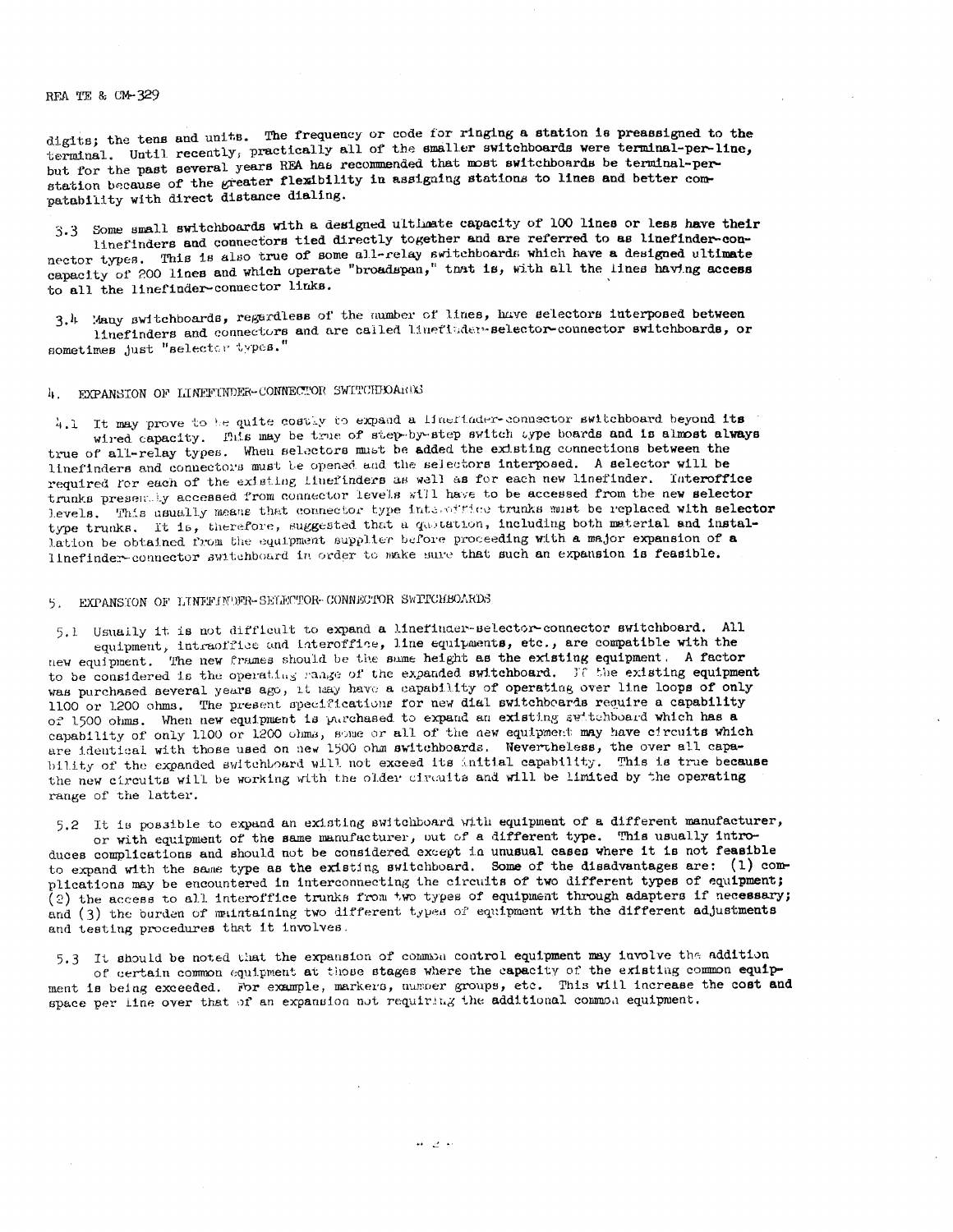5.4 It would be prudent to obtain a quotation covering materials and installation from the manufacturer of the present equipment to determine how much the addition will cost. There have been some cases where it was found more economical to replace the entire switchboard than to make a substantial addition,

#### 6. CHANGING FROM TPL TO TPS

*(* 

6. l The preferred standard for new switchboards is terminal-per-station. If a substantial addition is to be made to an existing terminal-per-line switchboard, it may be desirable to make the addition as terminal-per-station or to convert the entire switchboard to terminalper-station, depending upon the circumstances. Step-by-step switch type and crossbar equipments can be converted from terminal-per-line to terminal-per-station as a general rule. All-relay equipment does not readily lend itself to conversion to terminal-per-station operation. Stepby-step switch type equipment will usually require the addition of bunching blocks at the distributing frame for deriving party lines. A different interrupter will also be required to provide terminal-per-station features. If automatic toll ticketing or automatic number identification (ANI) is equipped, the identifier must be capable of identifying terminal-per-line, terminal-per-station or both as required. If the entire switchboard is being converted from terminal-per-line to terminal-per-station, it may be found to be more economical to replace the existing connector circuits rather than attempt to modify them. The switches can usually be reused. Other elements, such as line equipments, linefinders, and selectors, can be reused without change. Crossbar equipment can usually be converted from terminal-per-line to terminalper-station by the addition of one or more number groups. The supplier of the equipment should be consulted about the plans for expansion ao that important details will not be overlooked and the coat determined.

### 7. MODIFICATION OF EXISTING LONG LINE ADAPTERS

7, l During the expansion of the central office, it may be found necessary to provide 72 volts at the long line adapters as described in TE & CM-325, "Application Guide for the Preparation of Detailed Dial Central Office Equipment Requirements," Paragraph 2.062. The existing long line adapters may not have been arranged initially to tap into an auxiliary 24-volt power supply as described in the latest issue of the central office equipment specifications, REA Form 558c. If not, these adapters can be modified and a booster power supply added to increase the available voltage from 48 volts to '72 volts where this procedure would overcome transmission problems. It should be understood that this procedure may not necessarily increase the range of the existing long line adapter to 3000 ohms, although the current in the line will be increased. The increased current will help in the operation of bridged tap isolators where low current flow in existing long line adapters is a problem. Under no circummatances should this modification be used in the expectation that it is a substitute for the proper use of loading coils and the maintenance of proper end sections as described in REA TE & CM-424, "Design of Subscriber Loop Plant."

#### 8. USE OF REGISTER-SENDERS WITH DIRECT RESPONSE SWITCHBOARDS

8.1 The numbering pattern for an existing step-by-step switchboard may become too complex to be handled by the conventional direct response circuitry or facilities for customer key pulsing may be required. It is now possible to interpose a bank of register-senders between the present linefinders and selectors which will, in effect, convert the switchboard into a common-control stepby-step system. Thia provides translation facilities to handle complex numbering plann for toll and extended area service and also customer key pulsing. Other features may be added with the aid of register-senders, such as MF signaling, alternate routing, class of service marking, etc. Further information is contained in REA TE & CM-350, "Basic Types of Switching Systems." If the expansion of the system introduces problems in numbering or pulsing, it is suggested that the supplier of the central office equipment be consulted about whether a register-sender is a requirement to solve the problem.

- 3 -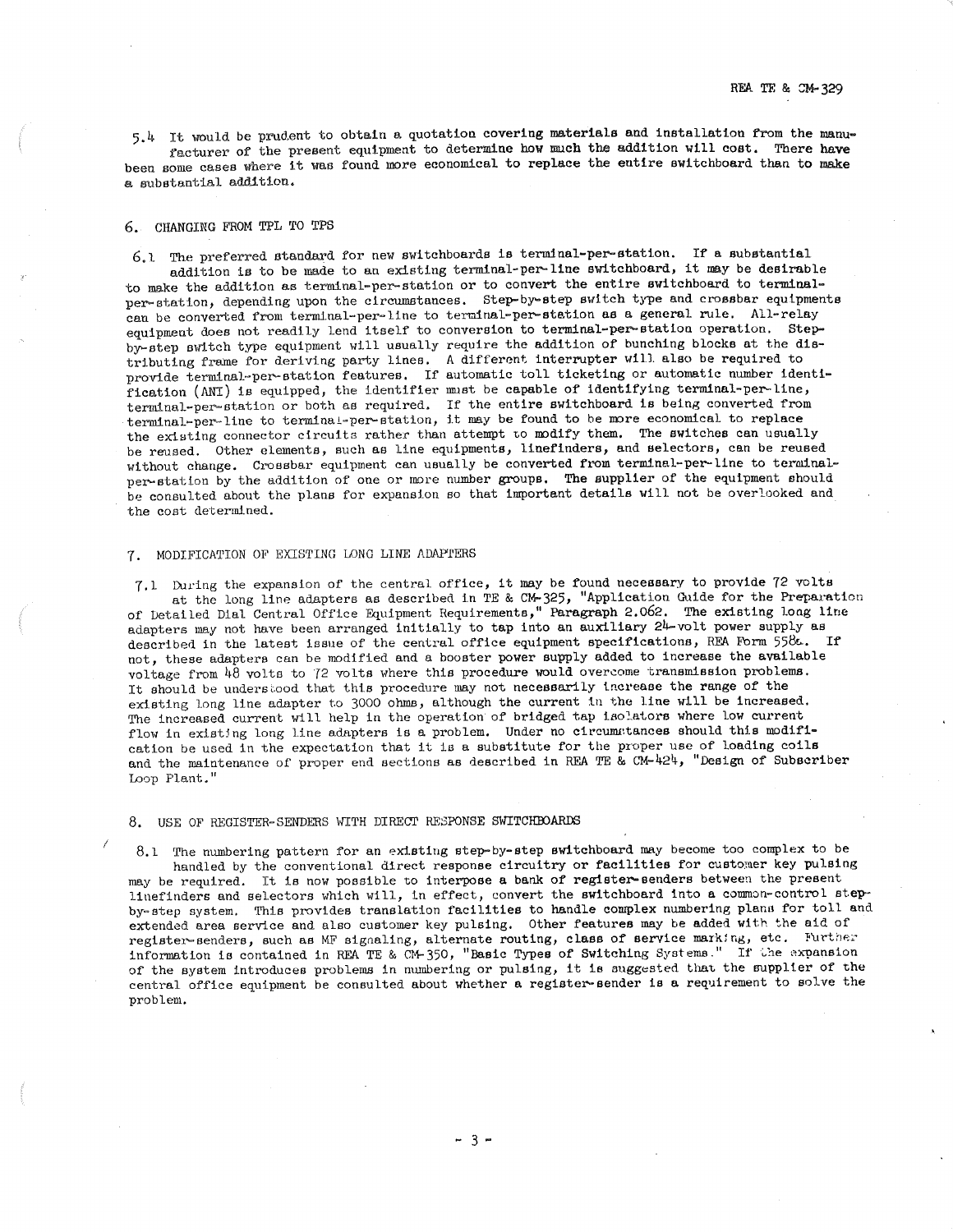$\mathcal{L}(\mathcal{L}^{\mathcal{L}}_{\mathcal{L}})$  and  $\mathcal{L}^{\mathcal{L}}_{\mathcal{L}}$  and  $\mathcal{L}^{\mathcal{L}}_{\mathcal{L}}$ 

 $\label{eq:2.1} \frac{1}{\sqrt{2}}\int_{\mathbb{R}^3}\frac{1}{\sqrt{2}}\left(\frac{1}{\sqrt{2}}\right)^2\frac{1}{\sqrt{2}}\left(\frac{1}{\sqrt{2}}\right)^2\frac{1}{\sqrt{2}}\left(\frac{1}{\sqrt{2}}\right)^2\frac{1}{\sqrt{2}}\left(\frac{1}{\sqrt{2}}\right)^2.$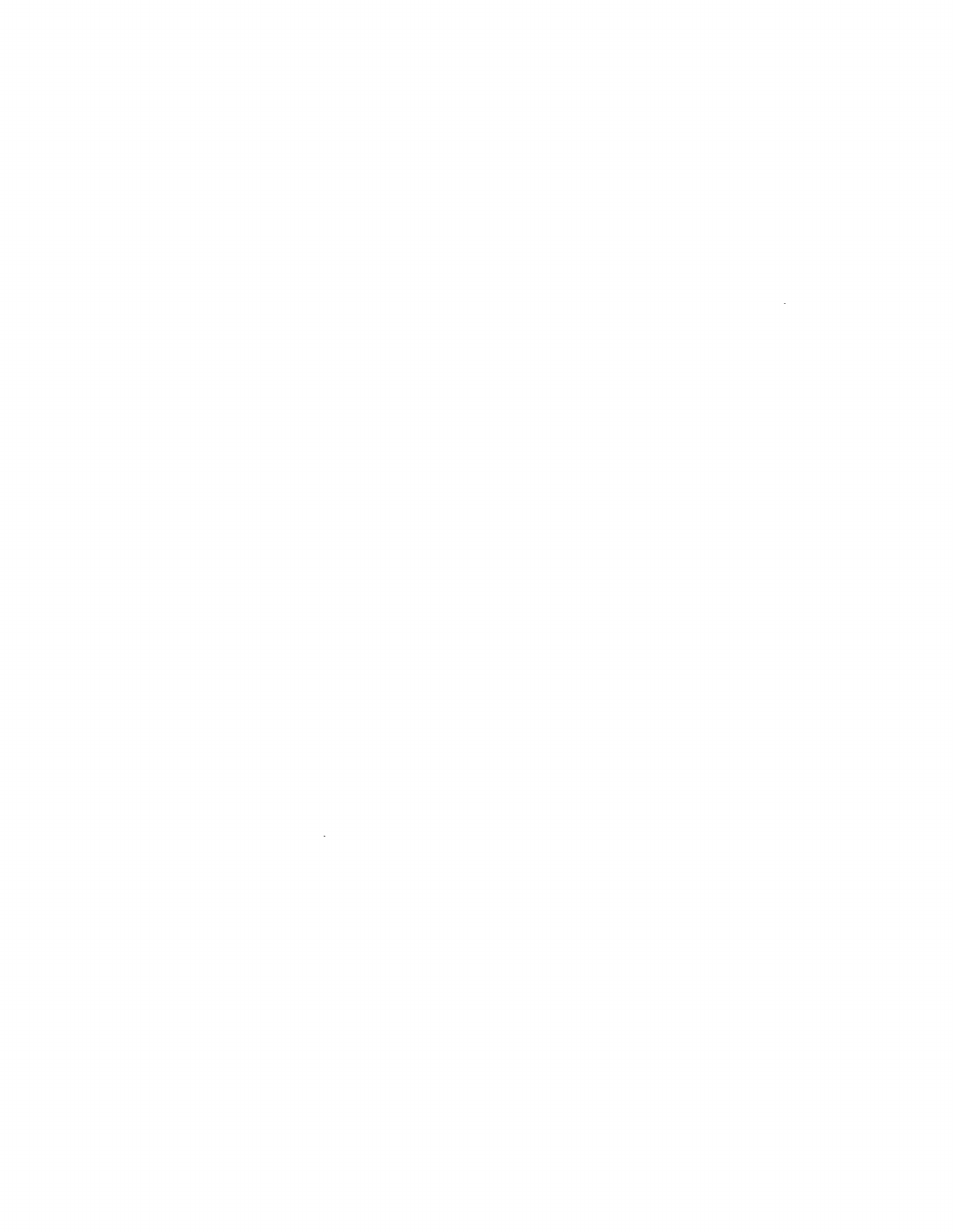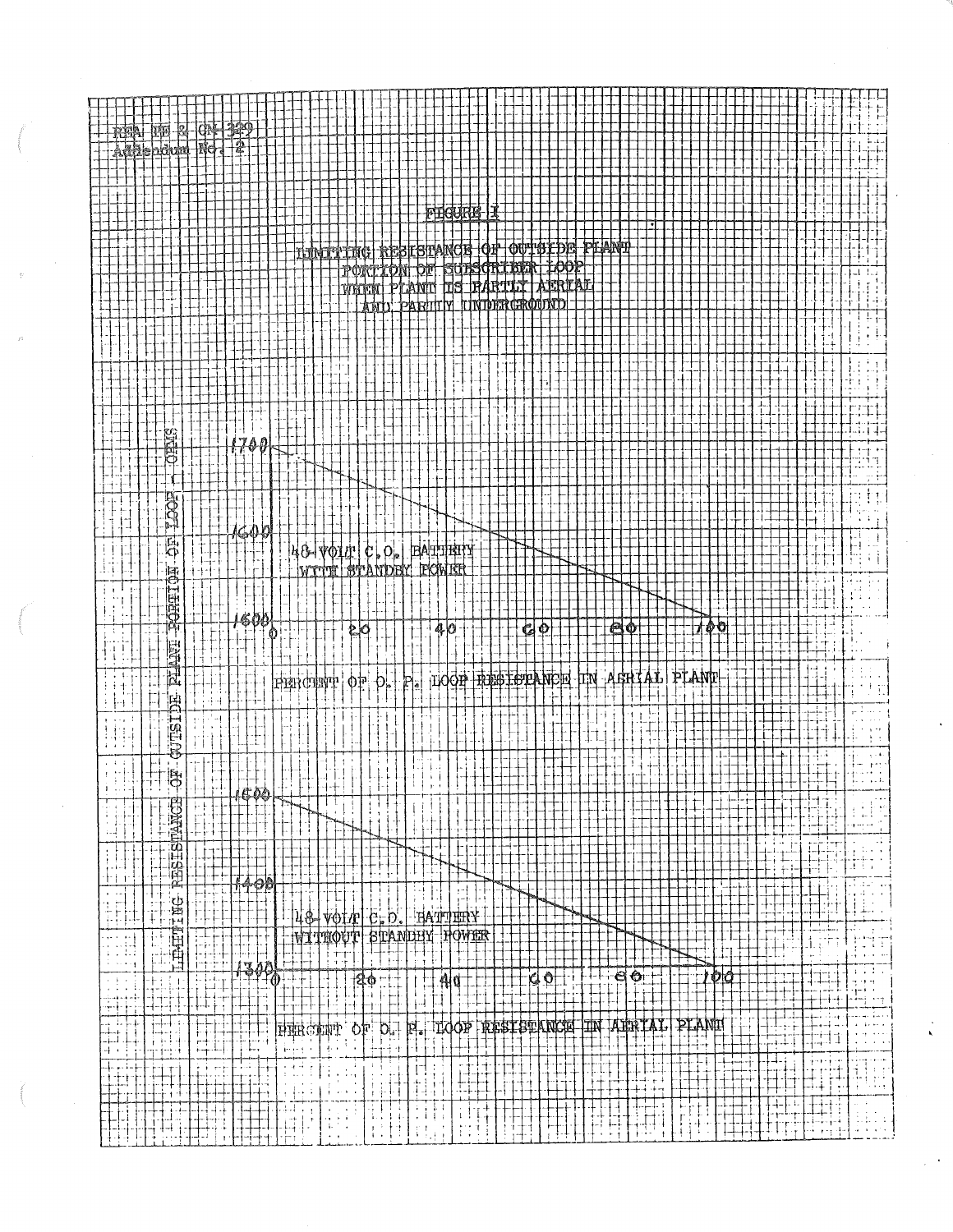$\Delta_{\rm{eff}}$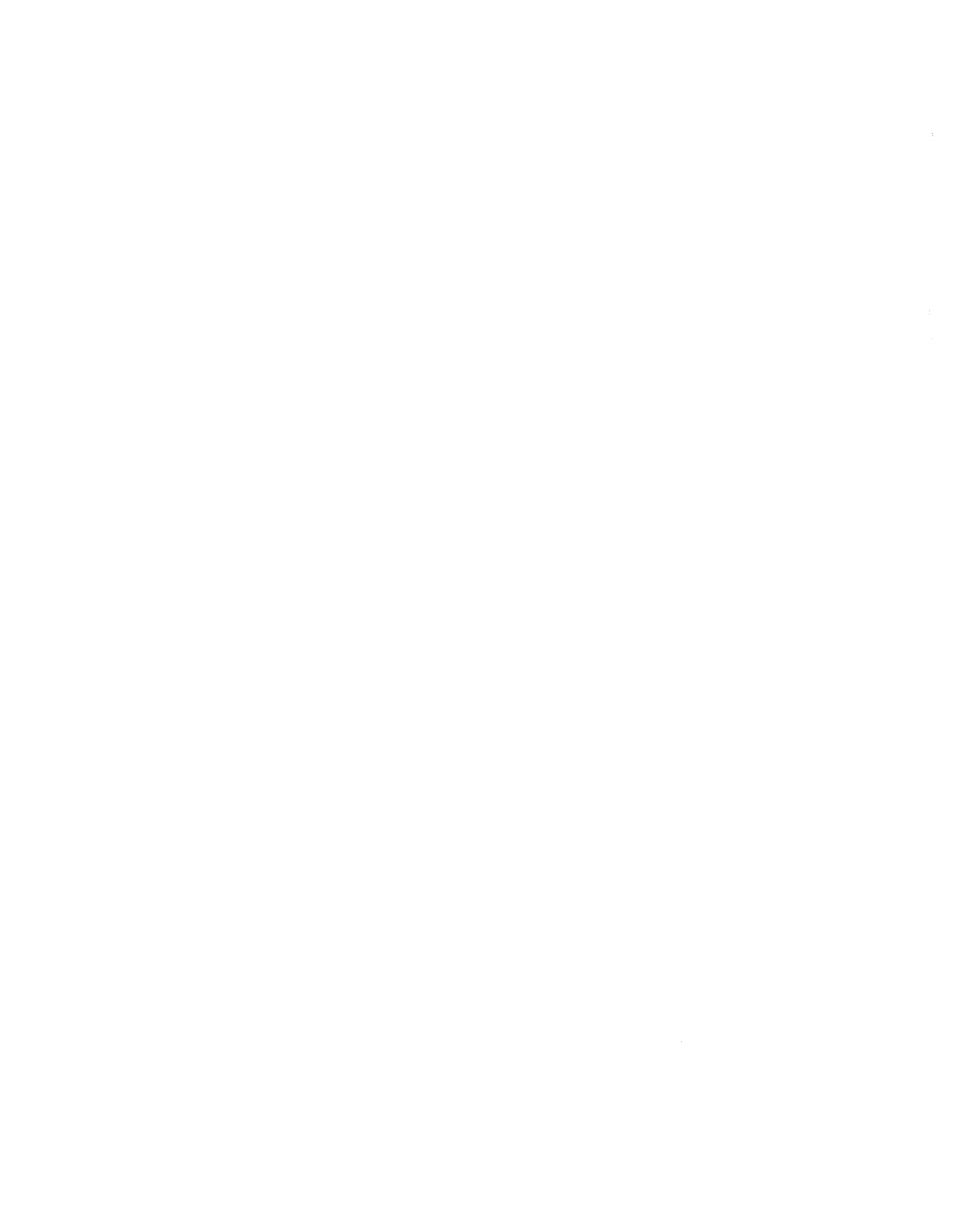

 $\bullet$ 

 $\sim$ 

REGISTER-SEN. ER CONTROL OF STEP-BY-STEP SWITCHING SYSTEM

FIGURE 2

 $\mathcal{R}=\varphi_{\mathcal{R}^{\text{max}}\left(\mathcal{Q}\right)\left(\mathcal{Q}\right)}\left(\mathcal{Q}\right)$